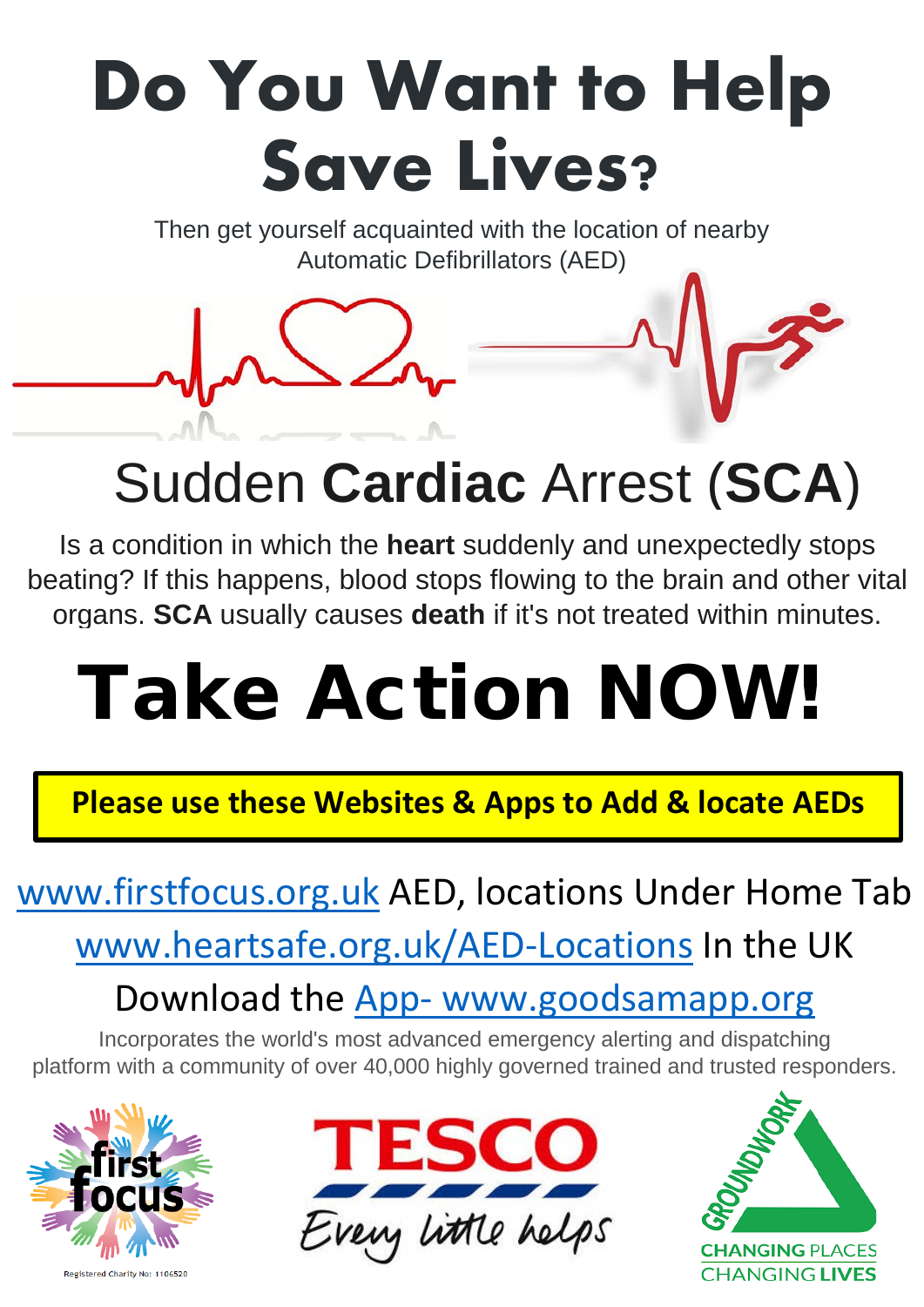## **Do You Want to Help Save Lives?**

- 7 million people die each year worldwide by SCA.
- SCA is unpredictable, it strikes without warning, killing 250 people a day in the UK.
- SCA kills more people than lung cancer, breast cancer and AIDs combined.
- SCA does not discriminate it can happen to the young, fit and old anyone, anywhere at any time.
- Together with effective CPR, defibrillation is the only way to re-establish the heart's natural rhythm.
- Quick action saves lives.

Then get yourself acquainted with the location of nearby Automatic Defibrillators (AED

When someone is having a Sudden Cardiac Arrest (SCA), every single second really does count.

Knowing the exact location of your nearest [defibrillator](https://www.spservices.co.uk/item/Life-Point_Life-PointPlusAED-SemiAutomatic_137_102_5780_1.html) [\(AED\)](https://www.spservices.co.uk/item/Life-Point_Life-PointPlusAED-SemiAutomatic_137_102_5780_1.html) can make all the difference between life and death

Most public access [AEDs](https://www.spservices.co.uk/item/Life-Point_Life-PointPlusAED-SemiAutomatic_137_102_5780_1.html) are easy to use with voice guided instructions, meaning you can respond and provide immediate lifesaving treatment, before the ambulance service arrives.

[AEDs](https://www.spservices.co.uk/shop/search.php?search=AED&x=0&y=0) when used within the first 3-5 minutes of a person suffering a Sudden [Cardiac](https://www.spservices.co.uk/shop/search.php?search=AED&x=0&y=0) Arrest can dramatically increase a victims chance of survival from less than 5% to as much as 70%. AEDs were designed to be used by virtually anyone with little or no training or experience.

#### **APPS & Websites to Use**

#### [GoodSAM](https://www.goodsamapp.org/) App.

This is an application for mobile devices that has been developed as a a community of Good Samaritans, happy to assist if they are

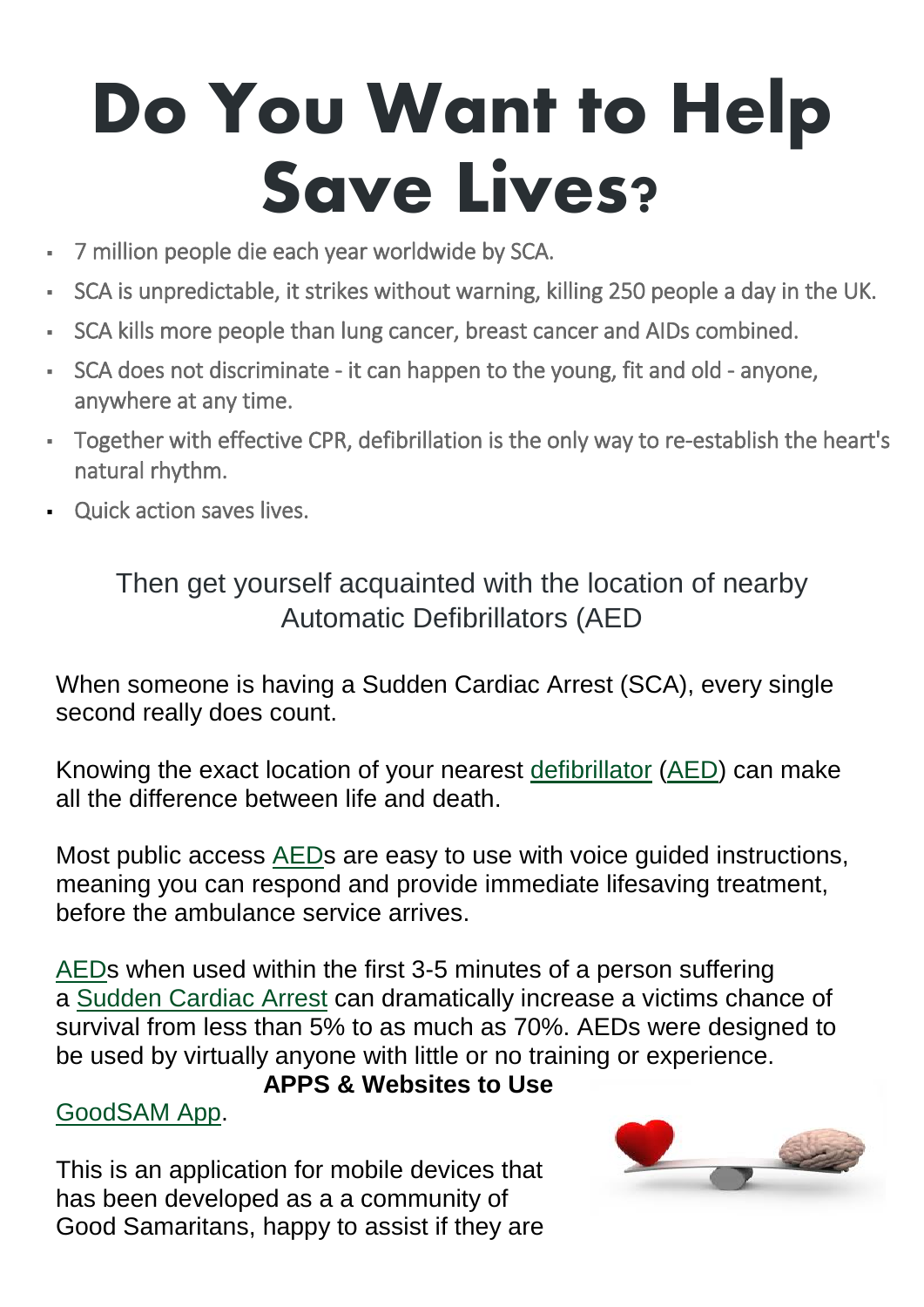the closest person to an emergency. Many are off duty doctors, nurses, paramedics and other members of the emergency services. They are trained in first aid and may have additional skills. They can maintain an airway, help stop bleeding and if necessary help perform lifesaving cardiopulmonary resuscitation. The app also serves as a register of defibs and lists locations along with allowing alerters to dial the emergency services, and at the same time notify nearby medically qualified responders of a medical emergency. By alerting responders of an emergency, [GoodSAM](https://www.goodsamapp.org/) connects those in need with those who have the skills to provide critical help before the emergency services arrive.



**Frequently asked questions (FAQs) on Defibrillators**

#### **1. What is an Automated External Defibrillator (AED)?**

Sudden cardiac arrest (SCA) occurs because the normal electrical rhythm that controls the heart is replaced by a chaotic disorganised electrical rhythm called ventricular fibrillation (VF).

 An AED delivers a high energy electric shock to a victim in SCA caused by VF to restore the heart's normal rhythm. AEDs are compact, portable, easy to use and guide the operator through the process with prompts and commands. The AED analyses precisely the victim's heart rhythm and will only deliver a shock if it is required.

#### **2. Are AEDs safe to use?**

 Modern AEDs are very reliable and will not allow a shock to be given unless it is needed. They are extremely unlikely to do any harm to a person who has collapsed in suspected SCA. They are safe to use and present minimal risk to the rescuer. These features make them suitable for use by members of the public with modest (or even no training), and for use in Public Access Defibrillation schemes.

#### **3. What is Public Access Defibrillation (PAD)?**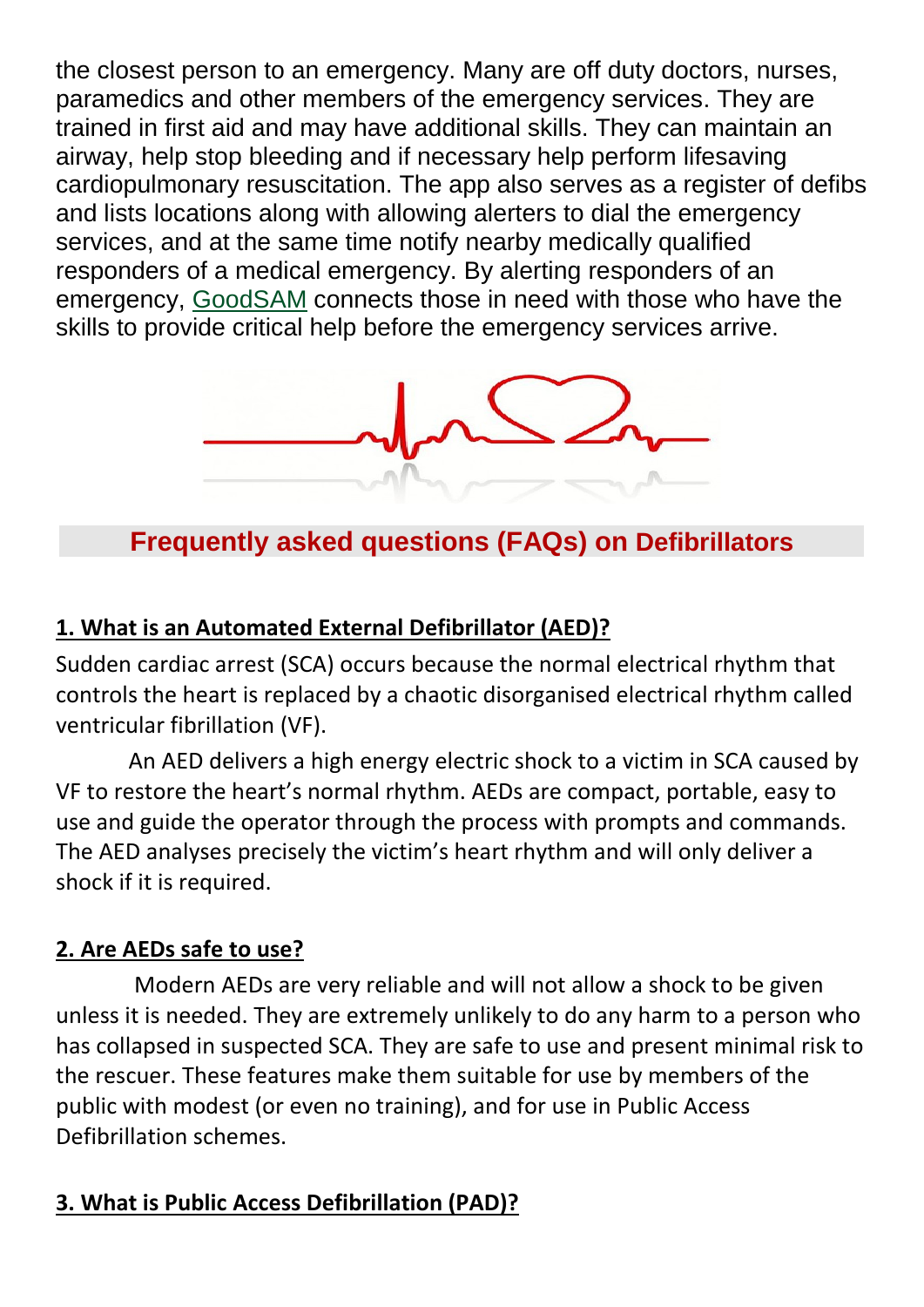Public Access Defibrillation describes the use of AEDs by members of the public. AEDs have been provided in many public locations by the Department of Health, the British Heart Foundation (BHF) and other charities and can now be found in many busy public places including airports, mainline railway stations, shopping centres, and gyms. They are meant to be used by members of the public if they witness a cardiac arrest.

#### **4. How do I know where to find a Public Access Defibrillator?**

The RC (UK) has designed a sign which many public spaces equipped with a PAD will display. If you witness someone who has collapsed possibly because of cardiac arrest, dial 999 to call the emergency medical services immediately. Follow the instructions given by the ambulance control centre who will provide

instructions about the steps to be taken. The nearest PAD. Staff working at the location should also know the location of an analysis of an analysis of an an AED nearby.



#### **5. Do I need training to use an AED?**

AEDs have been used by untrained people to save life. Clear, spoken instructions and visual illustrations guide users through the process. Lack of training (or recent refresher training) should not be a barrier to someone using one. If you are prepared to use the AED do not be inhibited from doing so.

There are first aid courses that include training on the use of an AED. The first aid organisations (for example St John Ambulance, St Andrew's Ambulance, The British Red Cross and The Royal Life Saving Society) provide training as do many independent private training companies.

#### **6. Is it safe to use an AED if the victim is lying on a wet or metal surface?**

Yes, it is usually safe to use an AED on a victim who is lying on a metallic, wet or other conductive surface. If the self-adhesive pads are applied correctly and provided there's no direct contact between the user and the victim when the shock is delivered, there is no direct pathway that electricity can take that would cause the user to experience a shock. If the victim is wet, his/her chest should be dried so that the self-adhesive AED pads will stick properly.